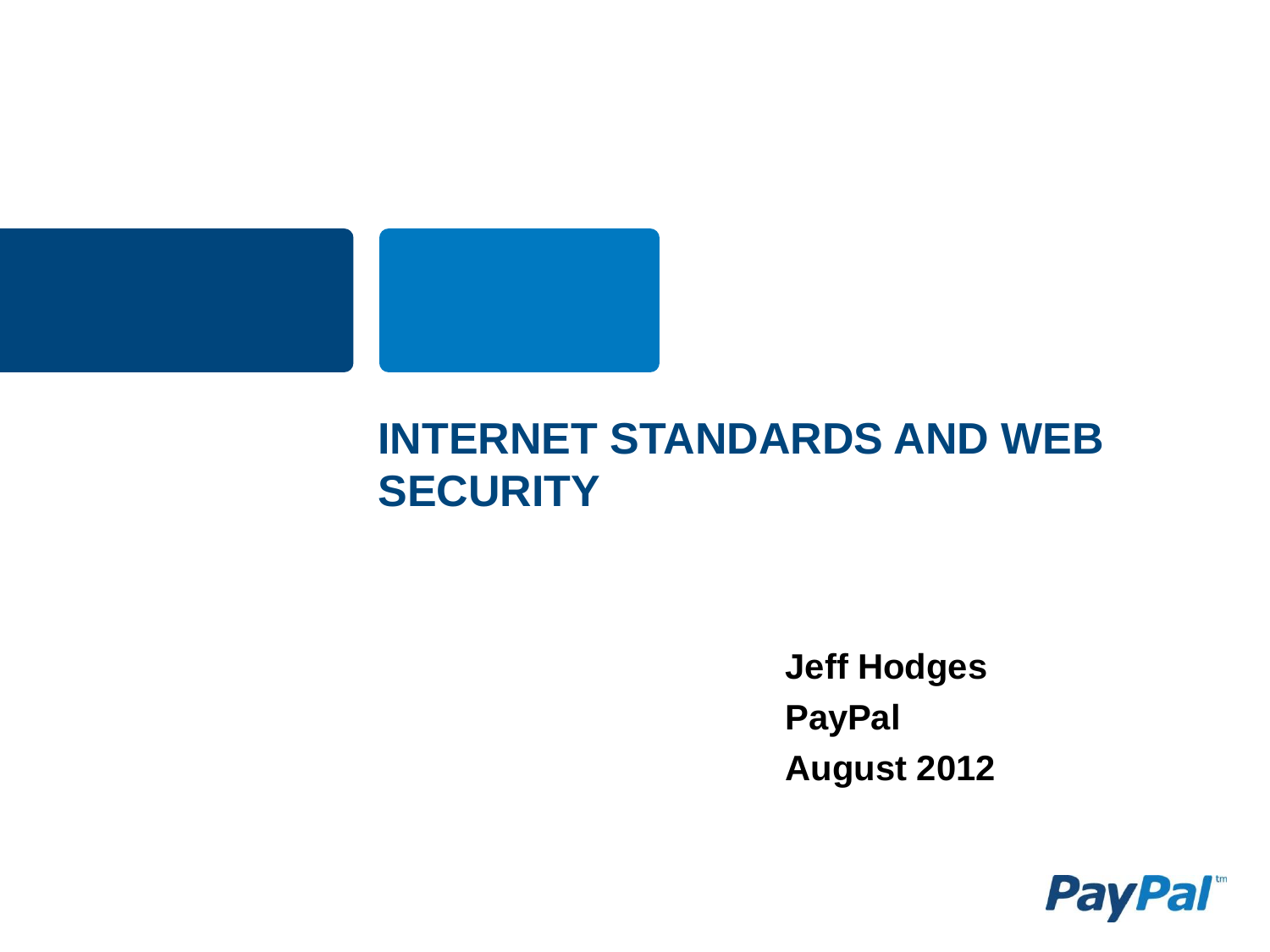

#### **The Current Web Has Some Holes**

#### **(some) Help is On The Way**

#### **Venues**

#### **What can you do to help?**

**[ includes bonus references on the last slide! ]**

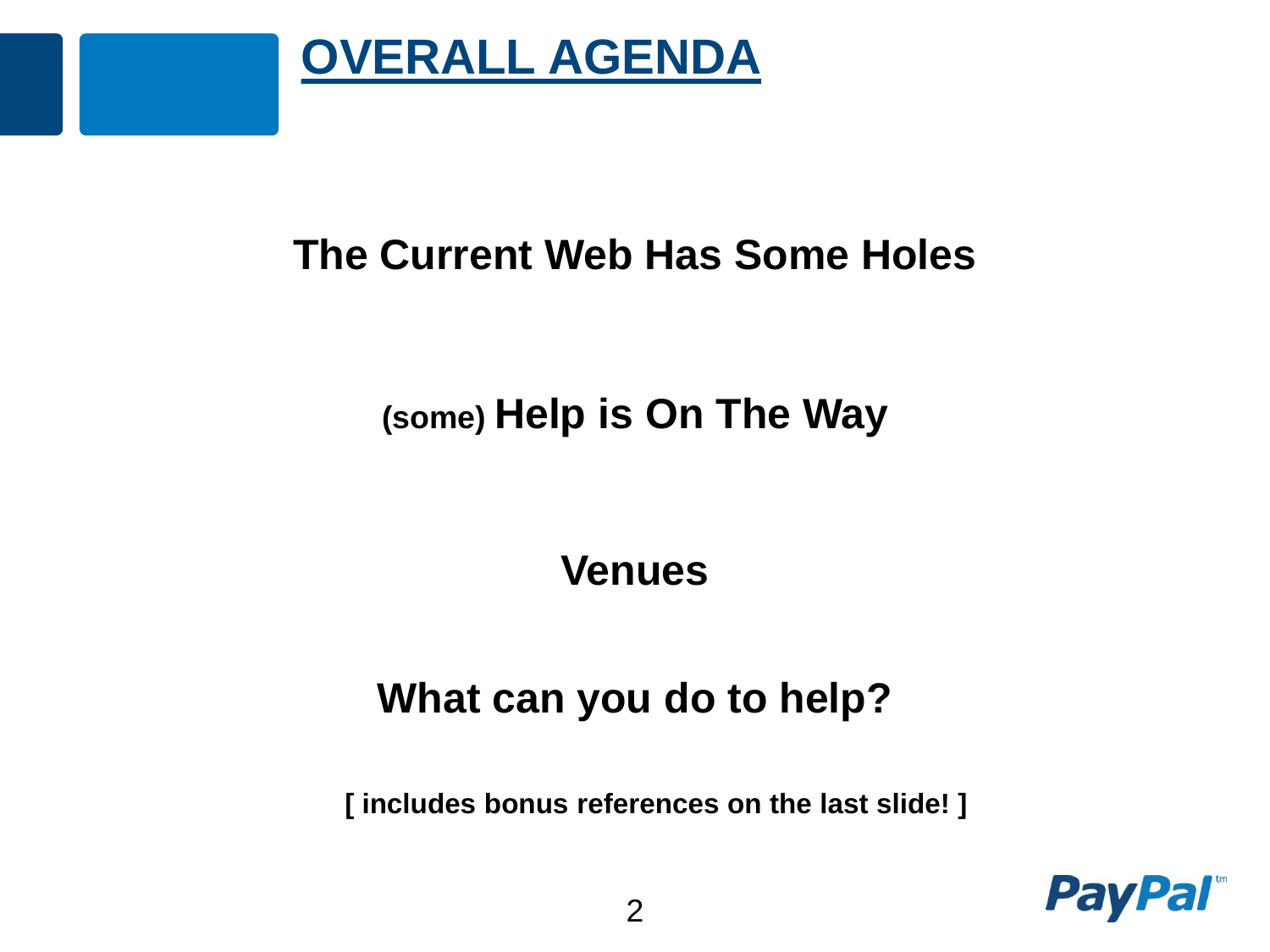

## **The Current Web Has Some Holes**

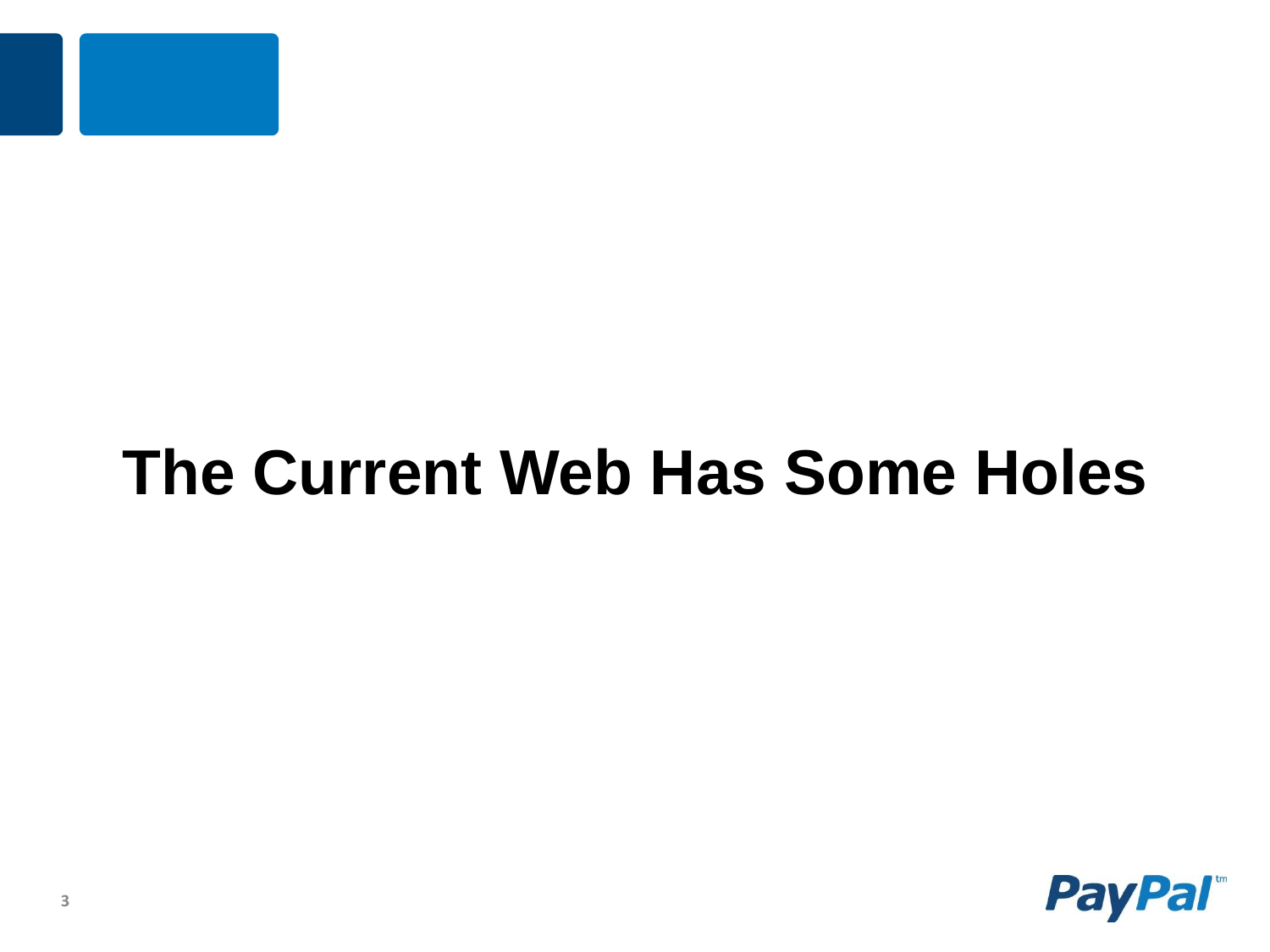# Sort of Like This:

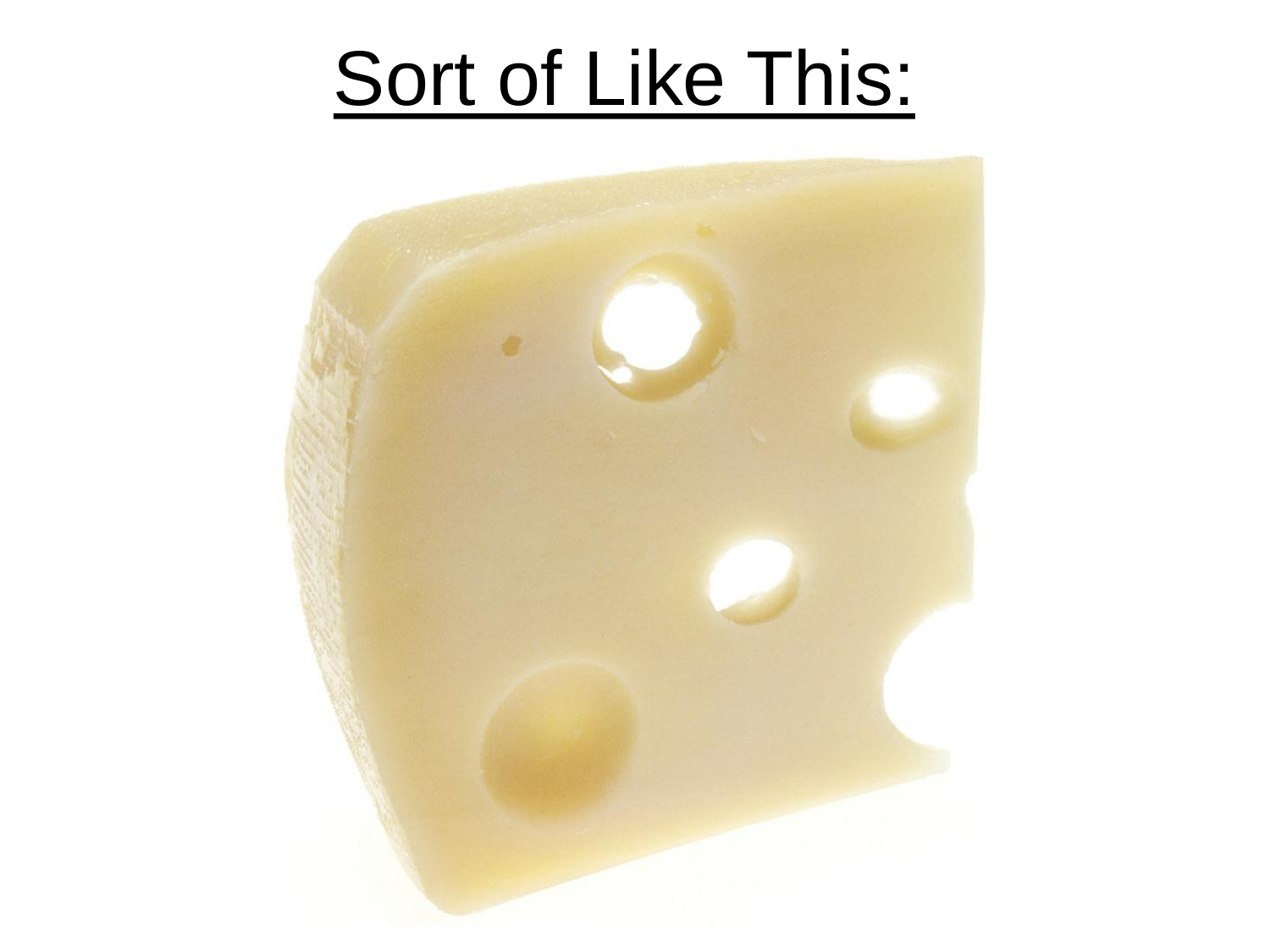#### **IT IS HARD TO DO EVEN SIMPLE THINGS SAFELY**

- Include an ad on your site
- Use third-party Site-Analytics
- Allow user input ("Rich" or otherwise)
- Uniform use of HTTPS

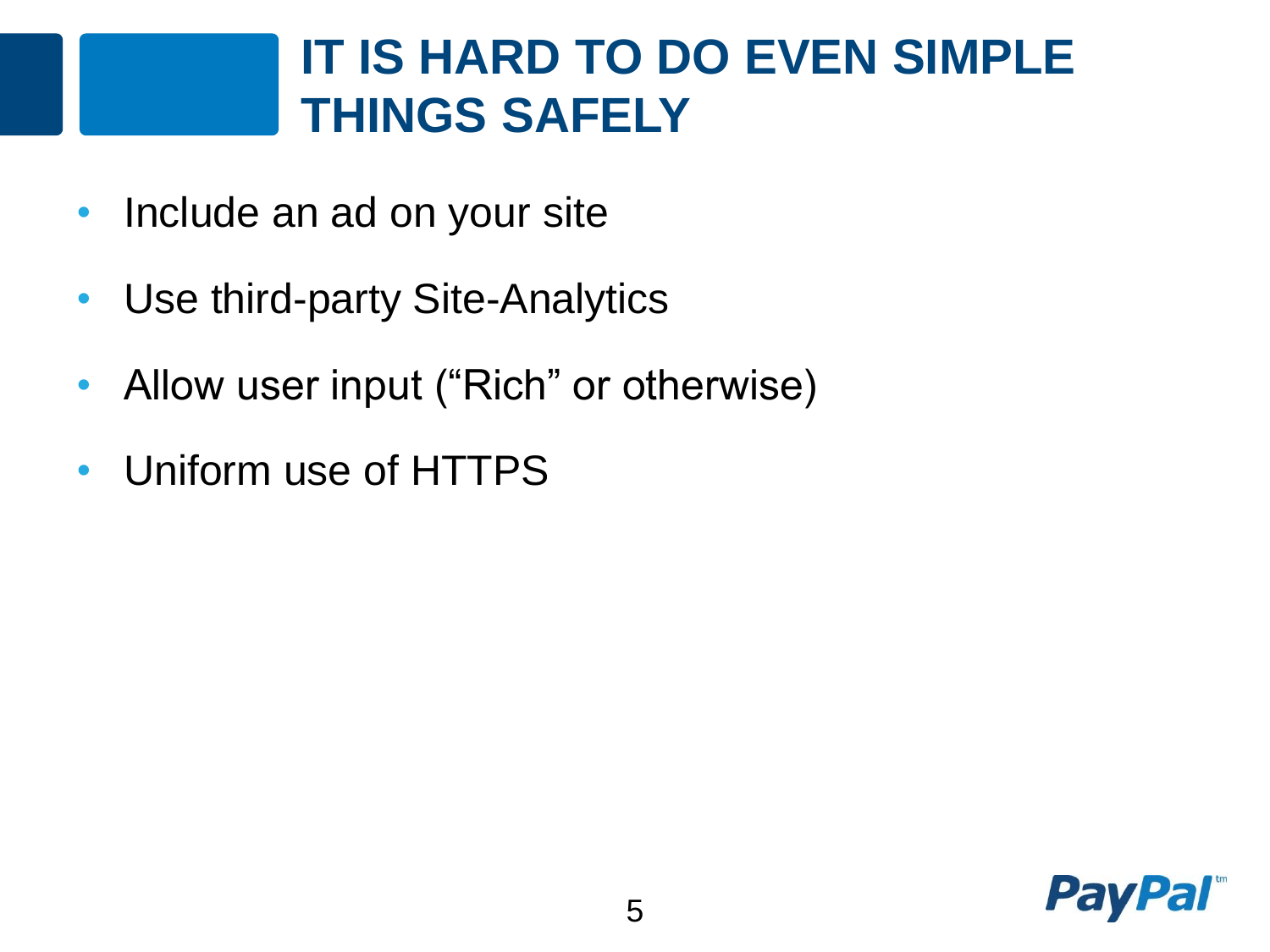## **WHAT ARE SOME OF THE HOLES?**

- Cross Site Request Forgery (CSRF)
- Cross Site Scripting (XSS)
- Clickjacking
- Malvertising
- TLS/SSL Man In The Middle (MITM)
	- For example sslstrip

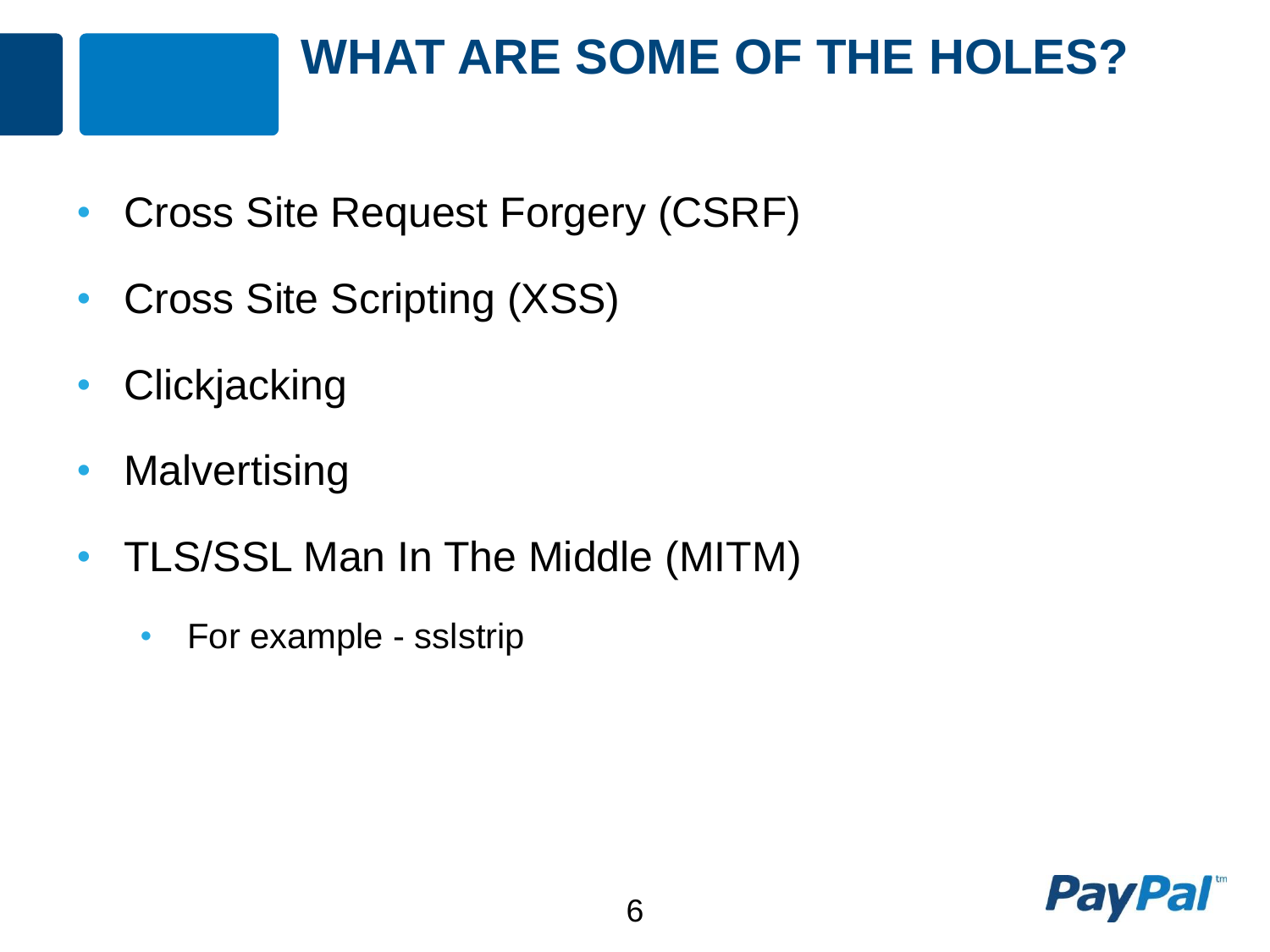#### **WHY DO THESE ATTACKS EXIST?**

- Core protocol/technology weaknesses
- Too much required of each and every developer
- Lack of Security Policy Mechanisms

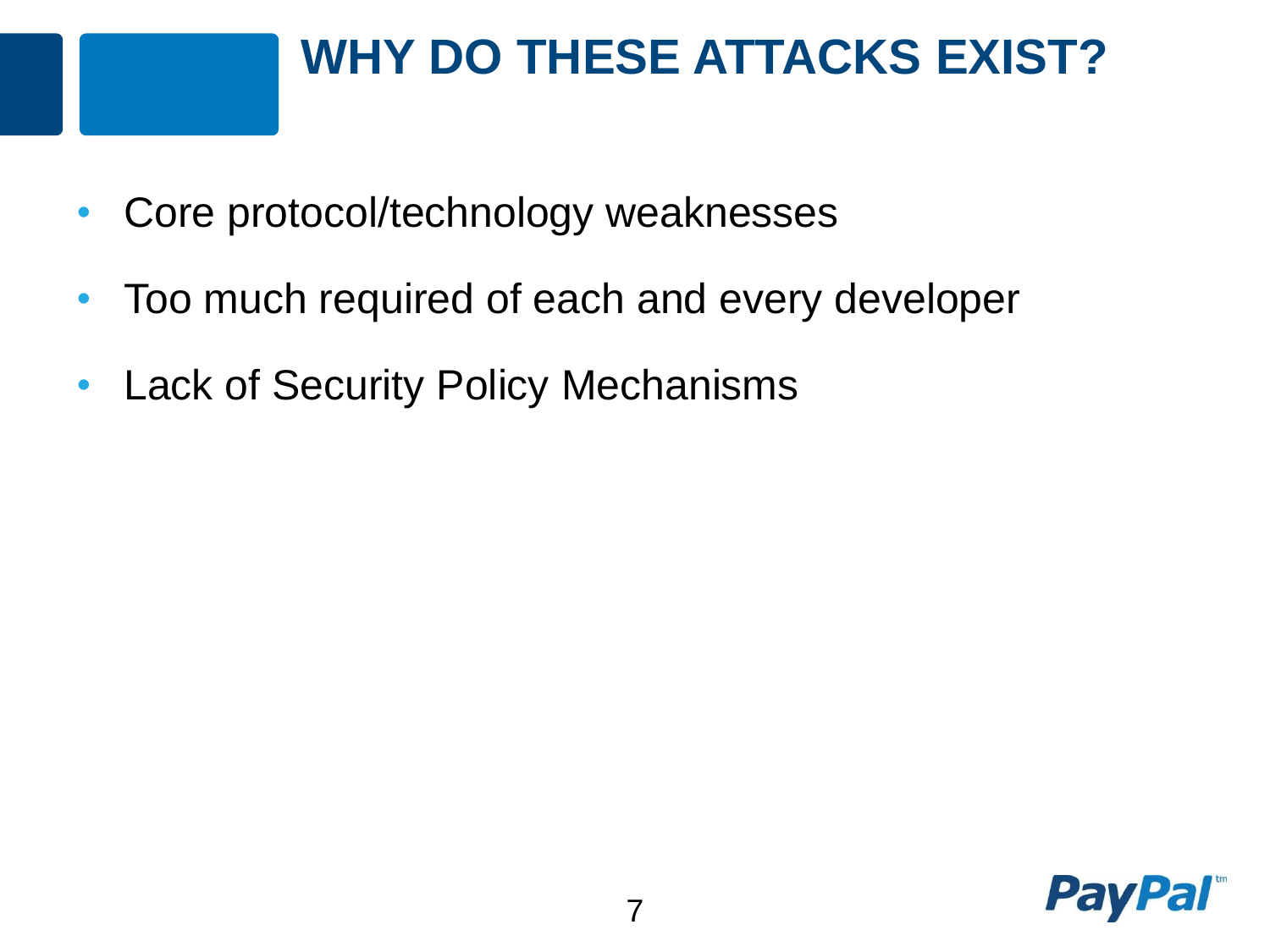#### **CORE PROTOCOLS/TECHNOLOGIES HAVE WEAKNESSES**

- Cookies are broken:
	- Their scope rules are broken
	- "Secure" Flag doesn't really mean the same thing everywhere
	- $\bullet$ "HTTPonly" and "Secure" only partially effective
	- Network MiTM attacker can overwrite cookies by spoofing.. http://www.example.com

..to overwrite real "secure cookies" for.. httpS://www.example.com

- **Practically anything** can be interpreted as JavaScript
- Browsers default to HTTP first (Not HTTPS)

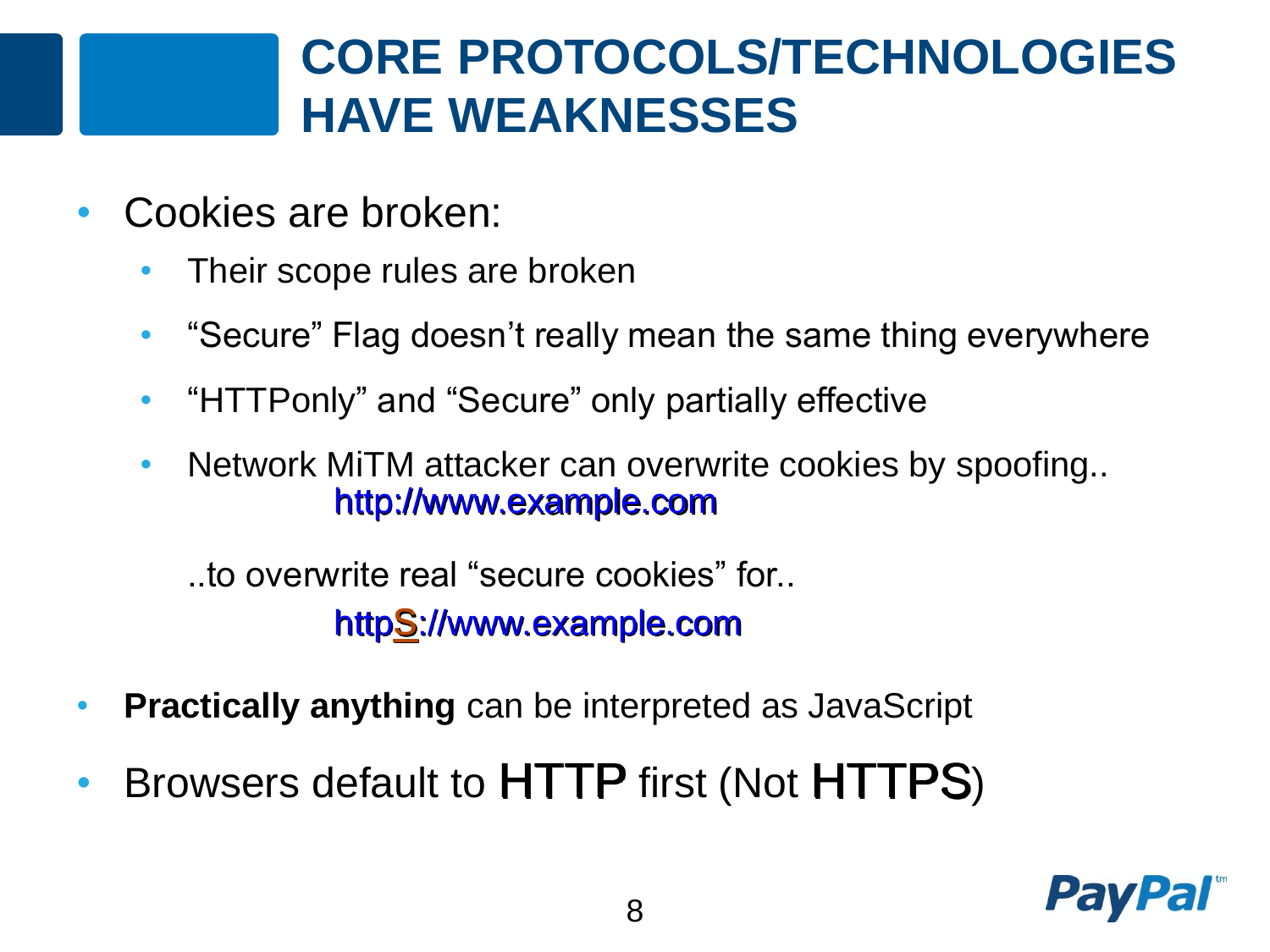#### **TOO MUCH REQUIRED OF EACH AND EVERY DEVELOPER**

- To Implement a "Strong" Security Policy……
- Every Cookie has to have HTTPonly and Secure Flag
- Every link generated has to have the right scheme (HTTP vs. HTTPS)
- Every page must have the right content encoding
	- This is TOO HARD

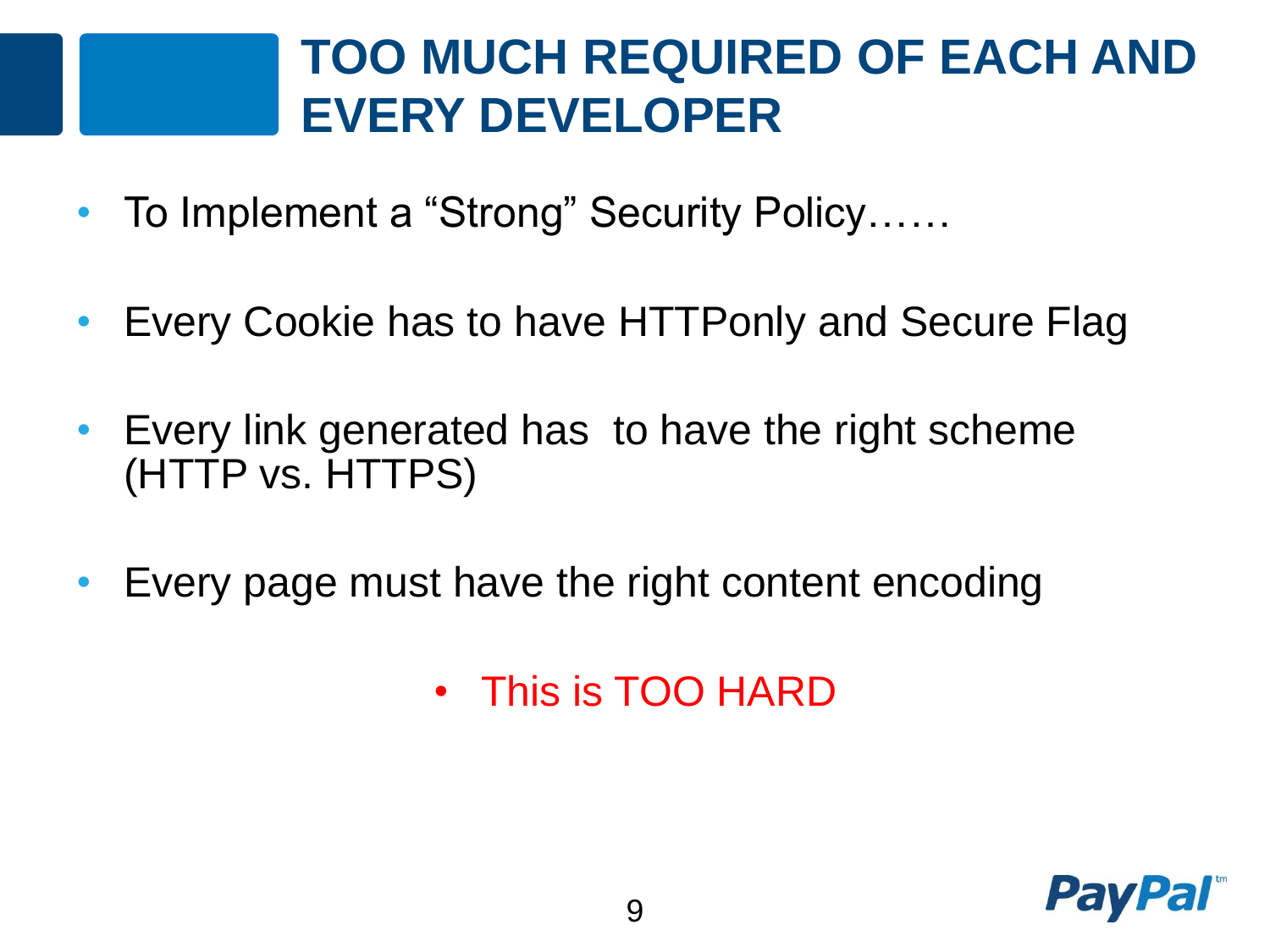#### **LACK OF "SITE" SECURITY POLICY MECHANISMS**

- A Developer or WebSite Administrator has *no coherent way* to say, for example:
	- Treat all my cookies "Securely",
	- Only load HTTPS Content,
	- And don't frame my site.

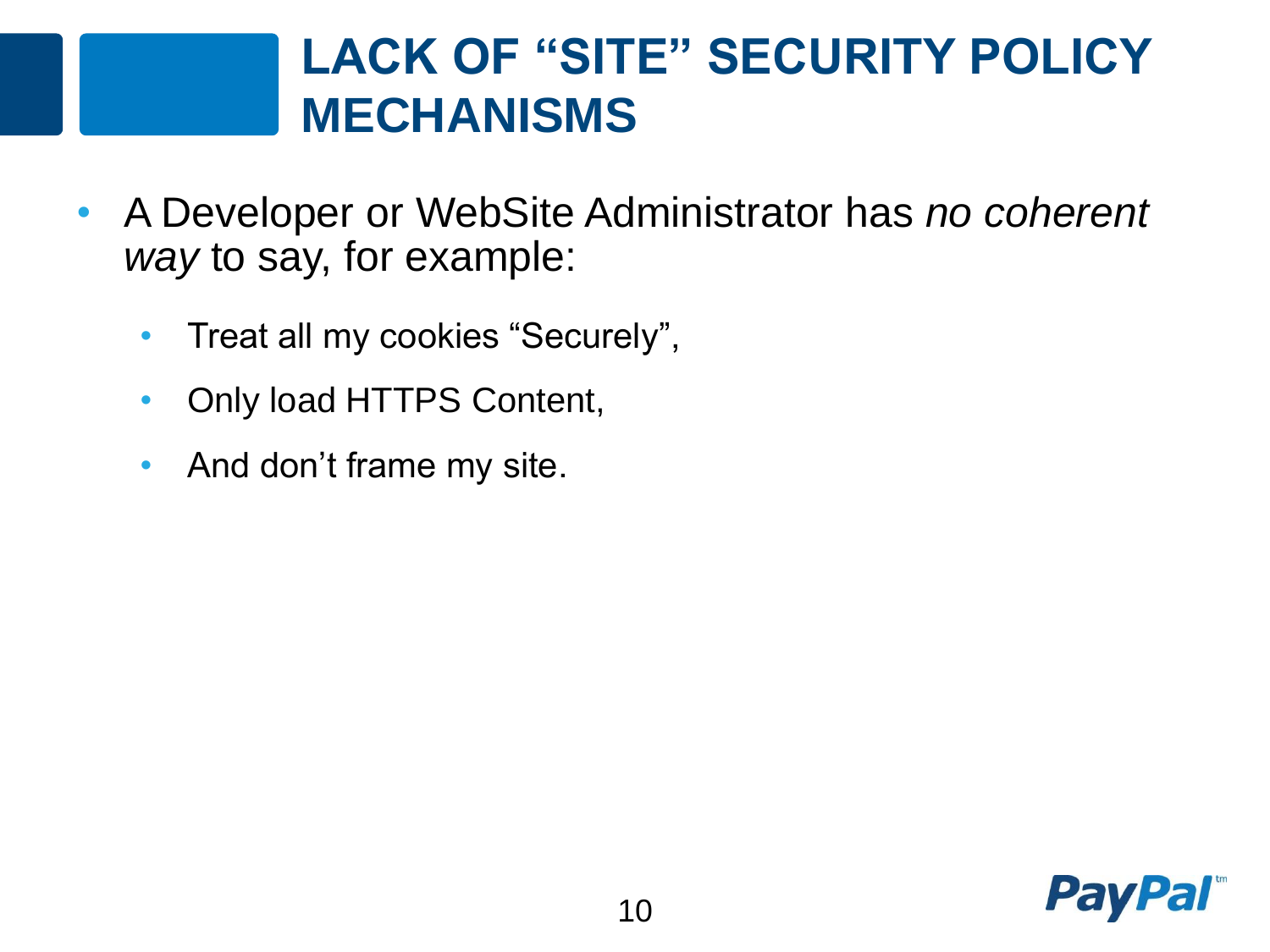

## **(Some) Help Is On The Way**

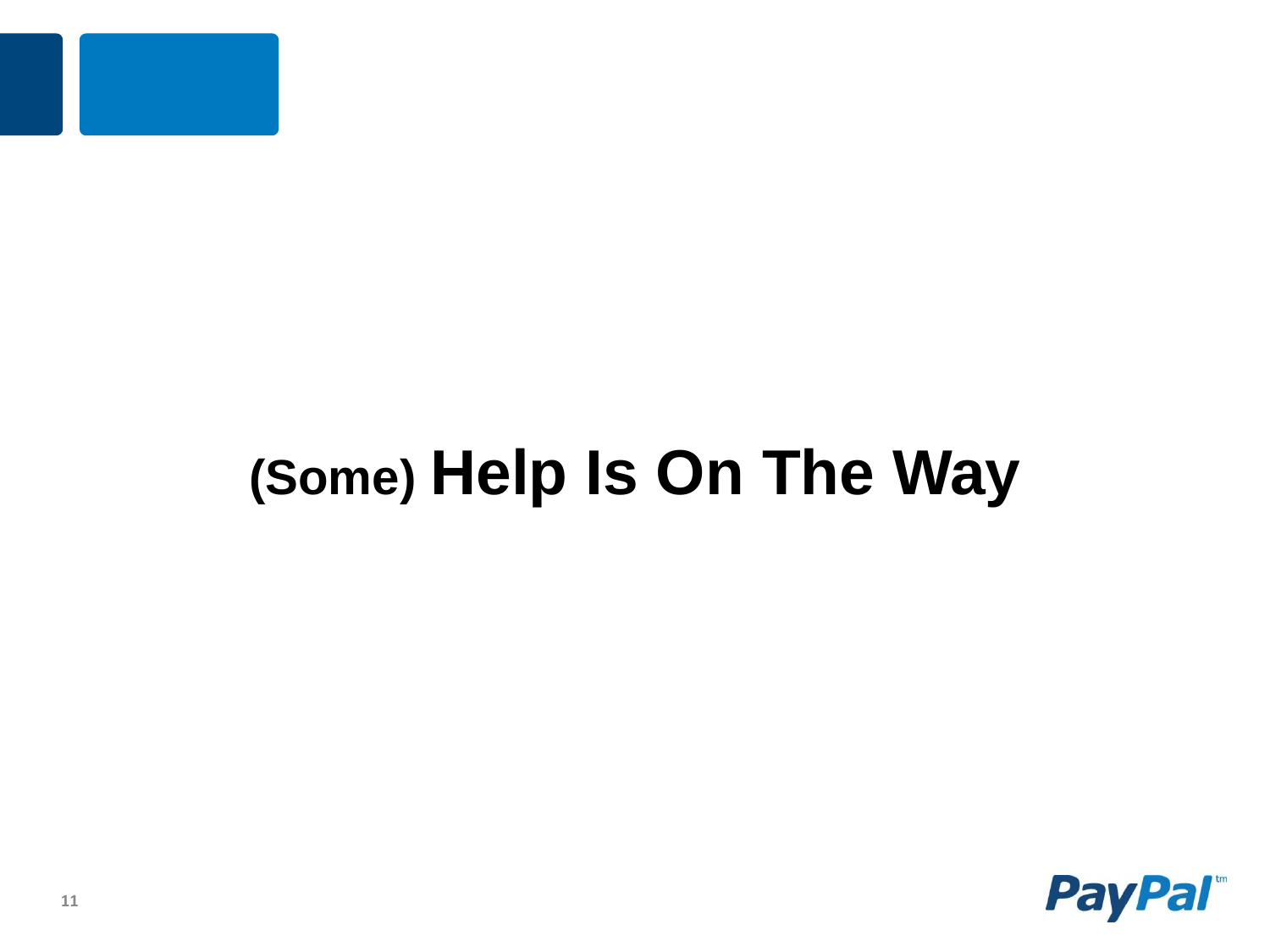#### **"RECENT" WEB SECURITY STANDARDS**

- Cookies aka "HTTP State Management" [RFC6265]
- The Web Origin Concept [RFC6454]
- X-Frame-Options (*de-jure*)
- Cross Origin Resource Sharing (CORS) [W3C]
	- Still a "working draft"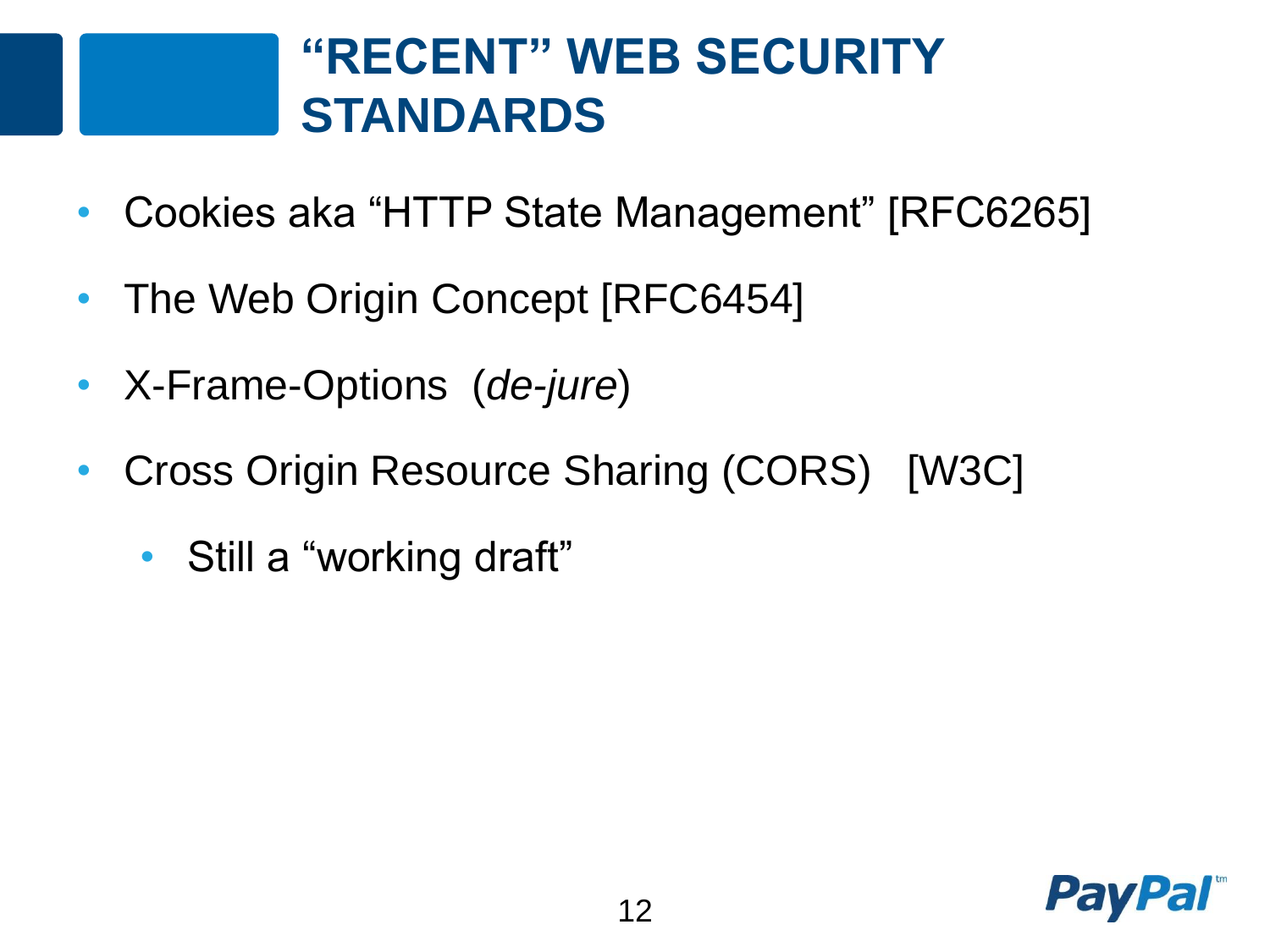## **"EMERGING" WEB SECURITY STANDARDS**

- HTTP Strict-Transport-Security (HSTS) [IETF I-D]
- Content Security Policy (CSPv1) [W3C WD]
- Content Sniffing controls
	- E.g., X-Content-Type-Options: nosniff

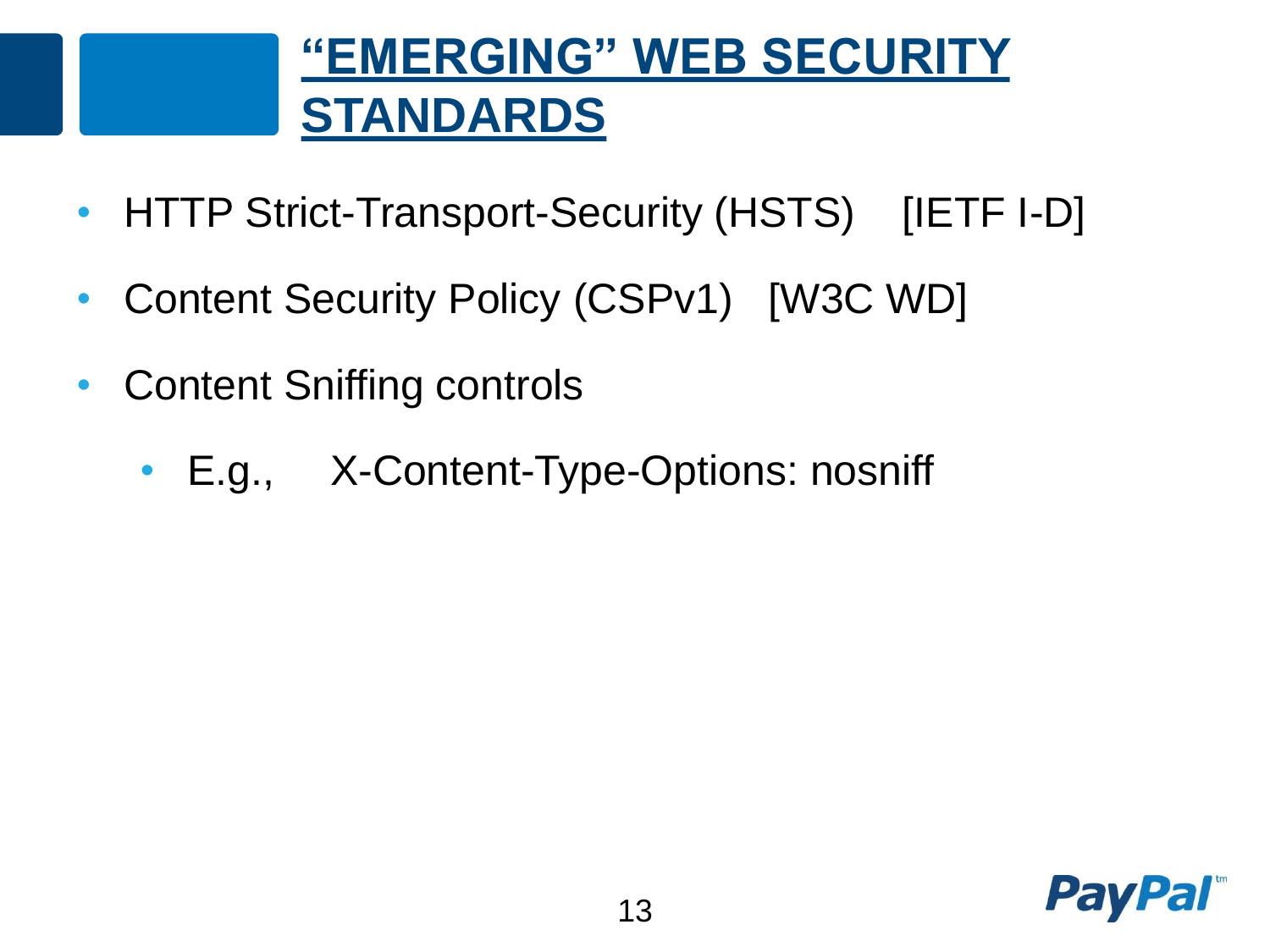#### **"IN GENESIS" WEB SECURITY STANDARDS**

- CSPv1.1
	- Adds new directives:
		- Form-action, Script-nonce, plugin-types, frameoptions (so far)
		- Frame-Options directive intended as successor to x-frame-options
- User Interface Safety directives for CSP
	- More fine-grained framing control with input protections from click, keypress, touch, and drag events

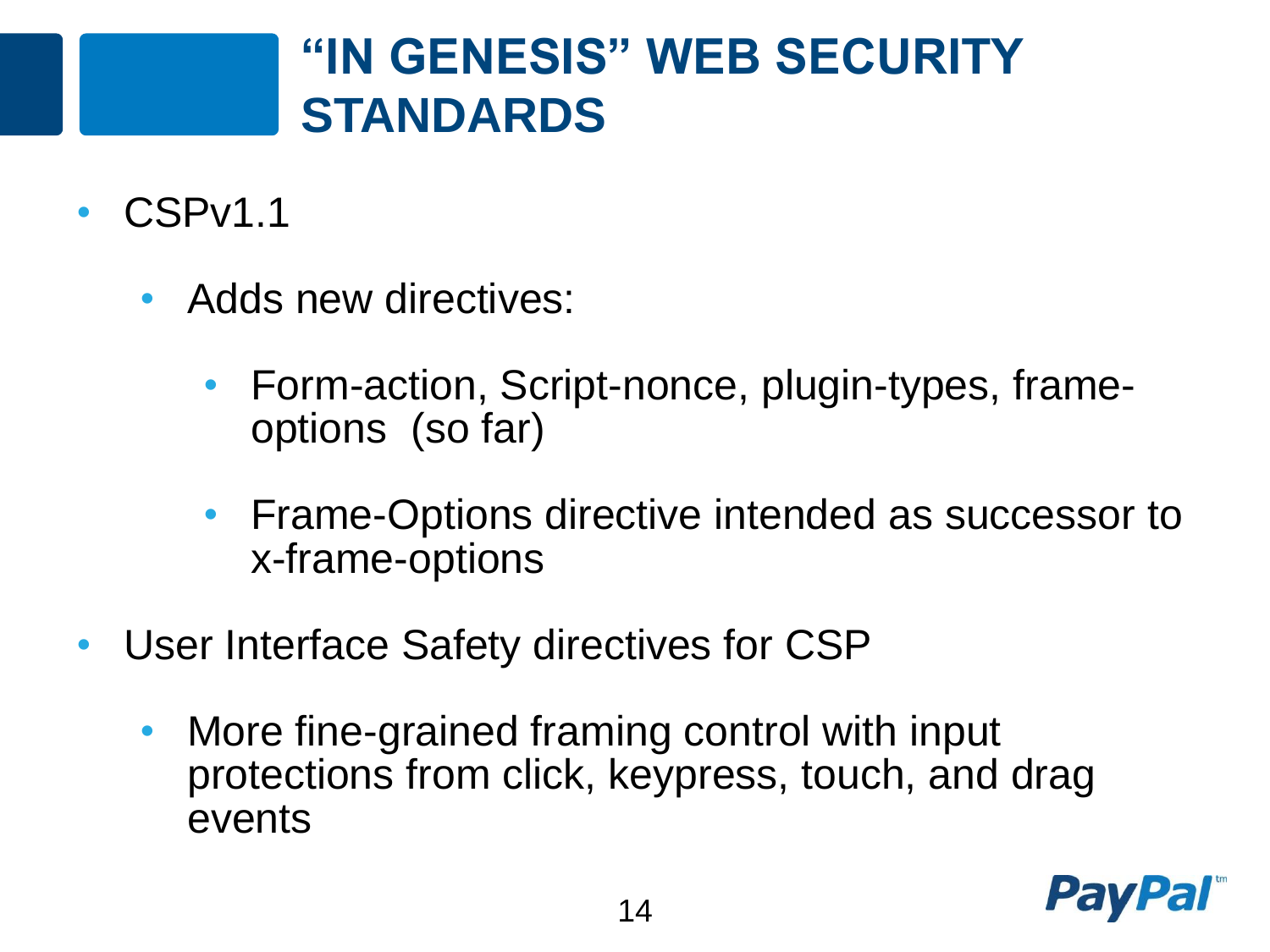#### **LEVERAGABLE, EMERGING SECURITY STANDARDS**

- Secure DNS (aka DNSSEC)
- TLSA (aka DANE) [RFC6698]

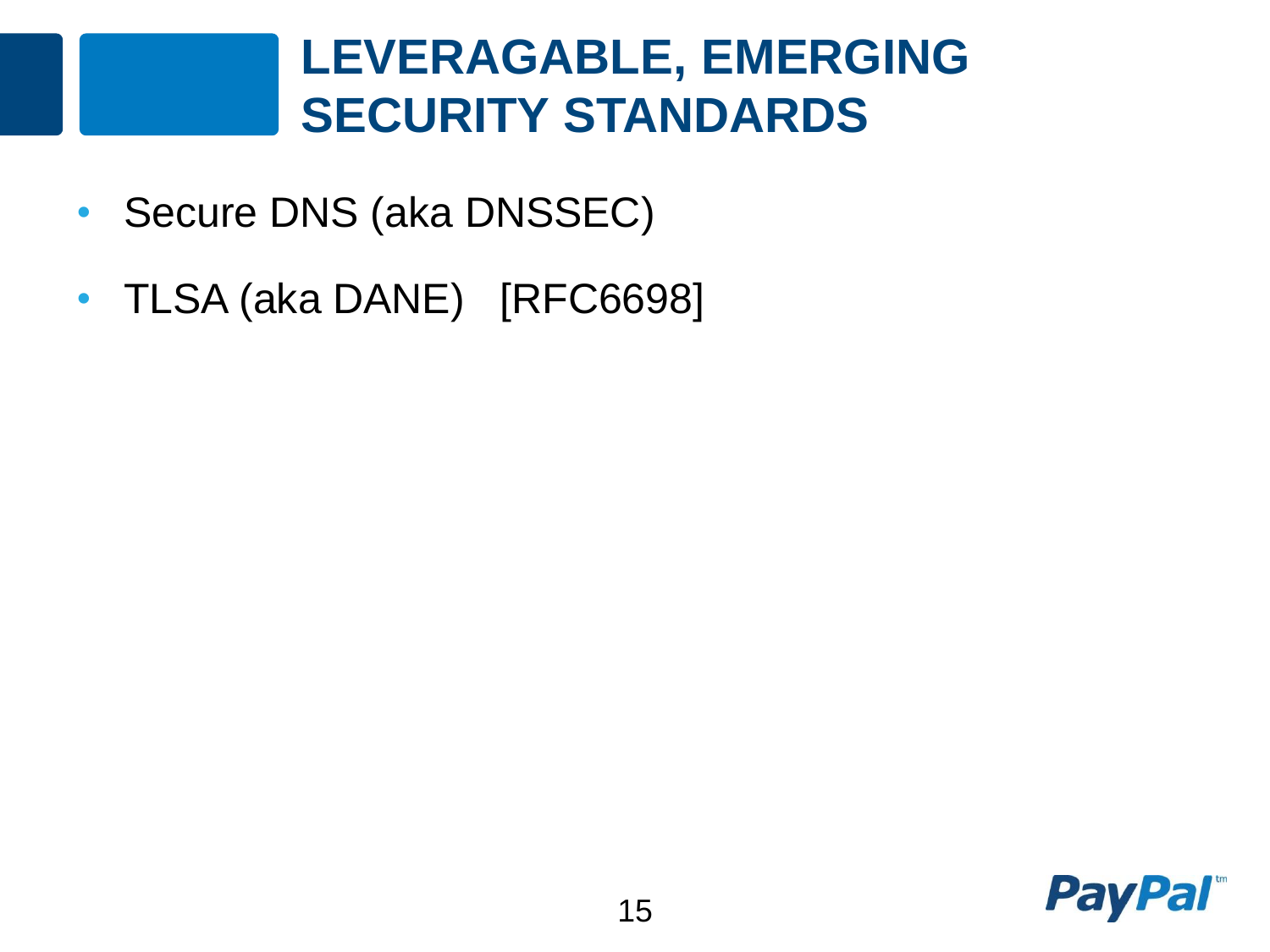

## **Venues for the Foregoing Work**

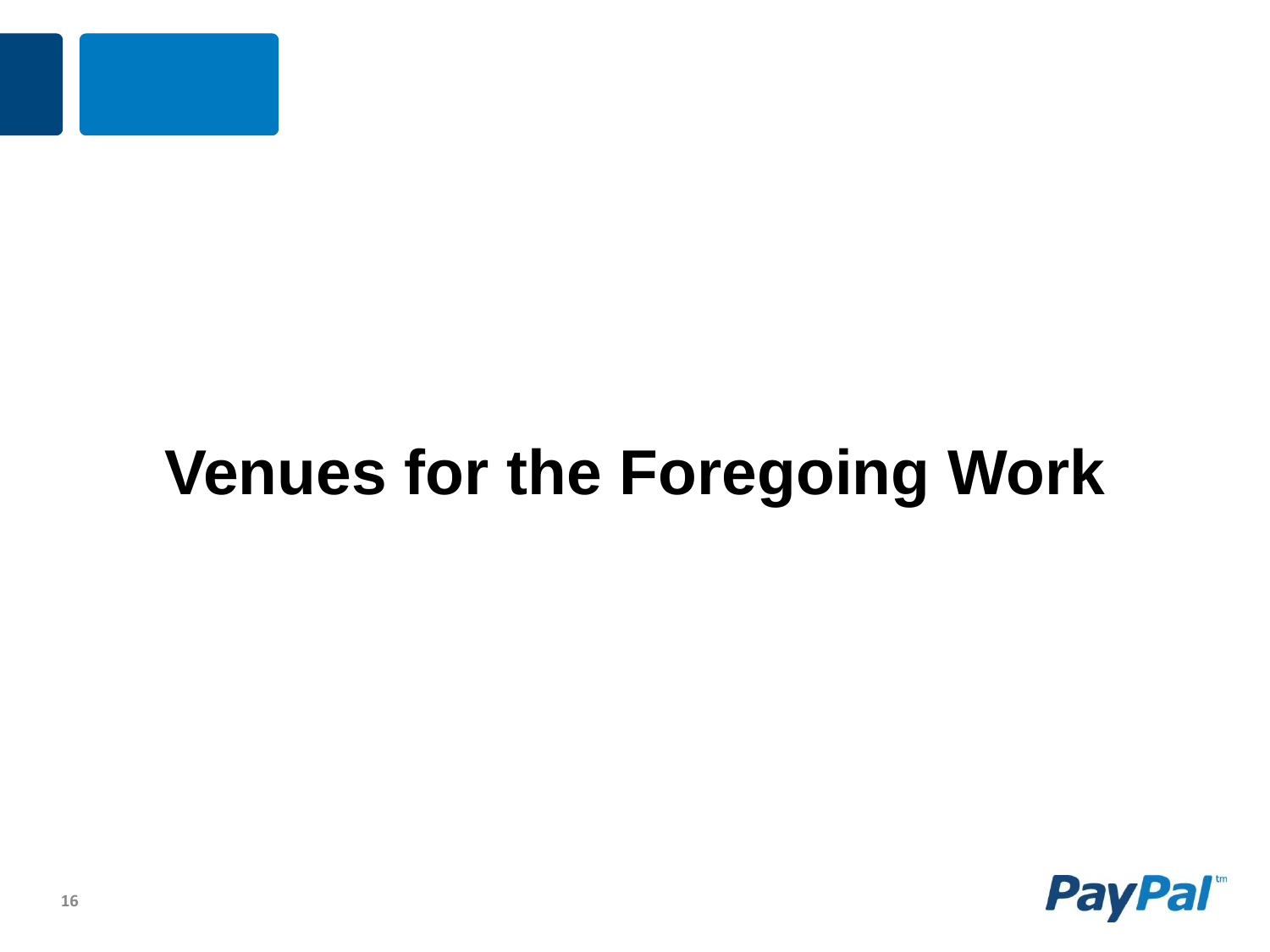#### **VENUES FOR THE FOREGOING WORK**

- We actively contributed to the creation of, and participate in, these working groups:
- **IETF HTTP State Working Group** 
	- Dec-2009 to May-2011
	- RFC6265 "HTTP State Management Mechanism"
	- (The WG successfully achieved its goal and was closed)
- **IETF WebSec Working Group** (Feb 2011)
	- Web Origin [RFC6454]
	- HTTP Strict Transport Security (HSTS) [RFC-to-be-soon]
	- X-Frame-Options (a real spec, retroactively)
	- Web Security Framework Requirements

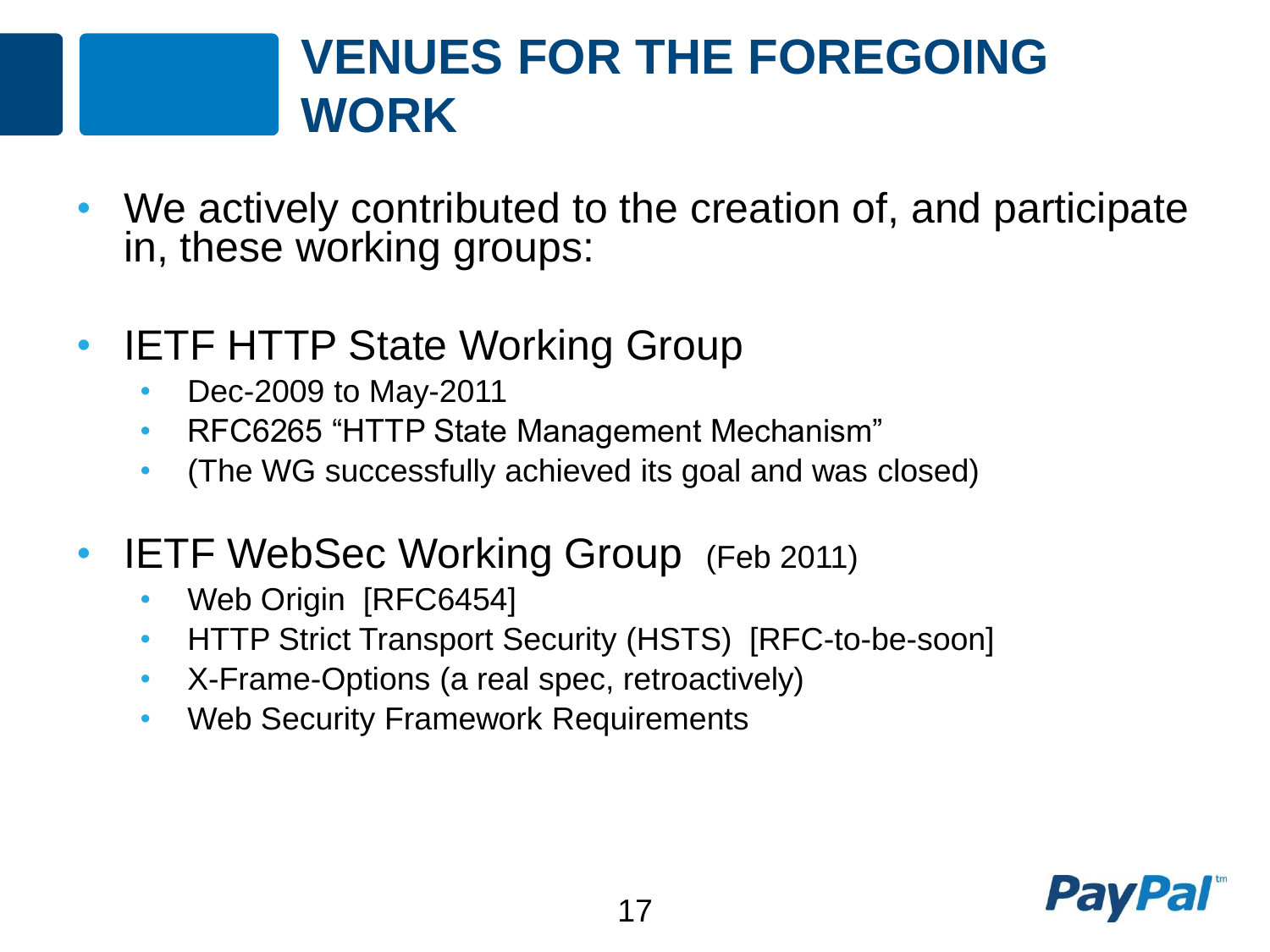#### **VENUES FOR THE FOREGOING WORK CONT'D**

- W3C WebAppSec (Jun 2011) and WebApps Working **Groups** 
	- Key specs underway:
		- CORS "Cross Origin Resource Sharing"
		- CSP "Content Security Policy"
		- UI Safety
- Related:
	- IETF DANE WG
		- RFC6698 "The DNS-Based Authentication of Named Entities (DANE) Transport Layer Security (TLS) Protocol: TLSA"
		- Now working on applying these techniques to other protocols, e.g., IPSEC

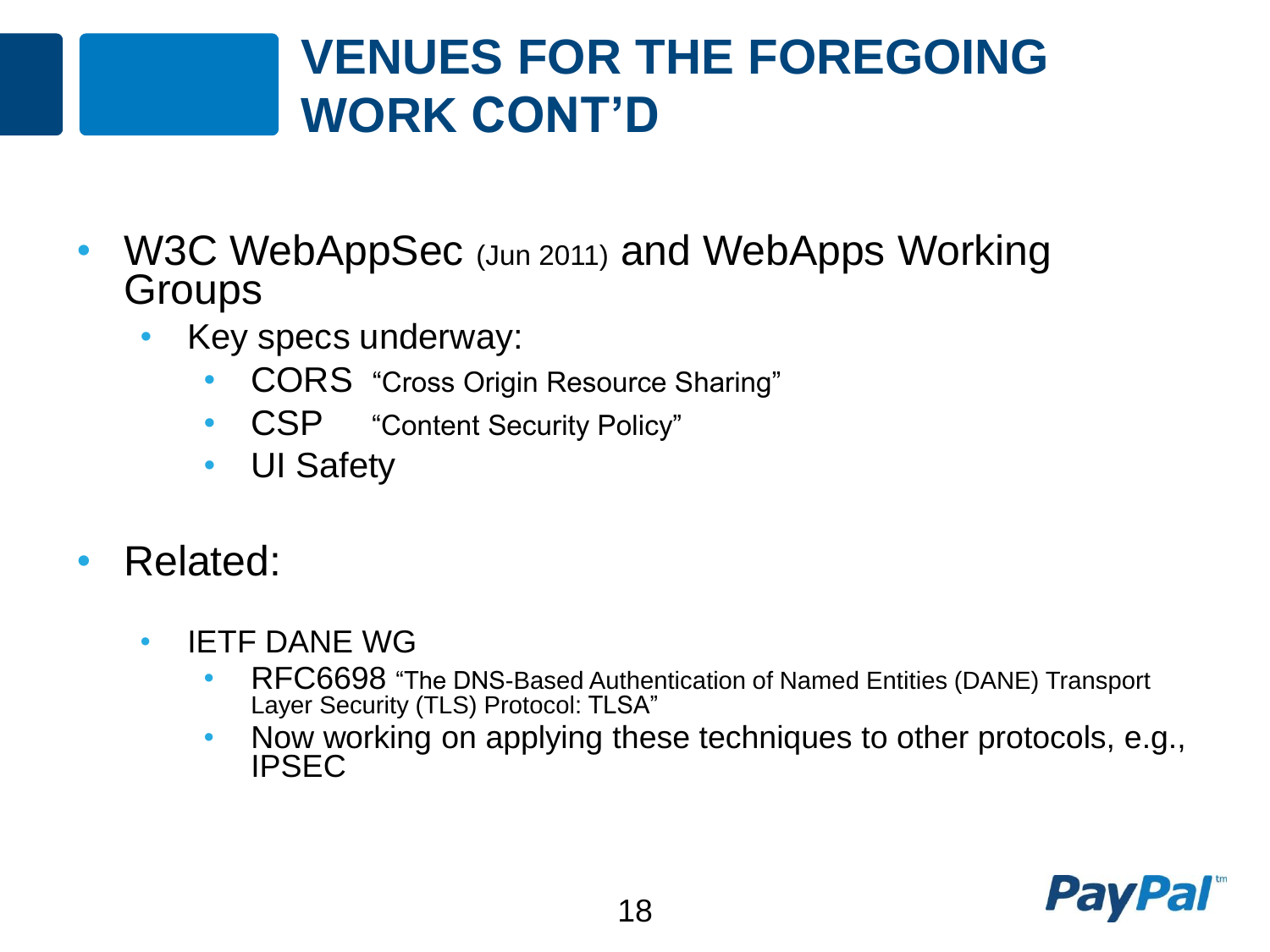## **SOME THINGS NOT YET ADDRESSED**

- Use of third-party script
	- E.g., include arbitrary ads on your site or third-party Site-Analytics
	- Note: (draft) ECMAscript v5 "strict mode" plus Caja is a promising solution here
- Allow arbitrary user input ("Rich" or otherwise)
- Automatic uniform use of HTTPS
- A Coherent Web Security Policy framework
	- Still inventing new one-off HTTP headers for specific issues, e.g., HSTS
	- CSP is step in right direction, e.g., in how the UI Safety spec leverages CSP for policy conveyance

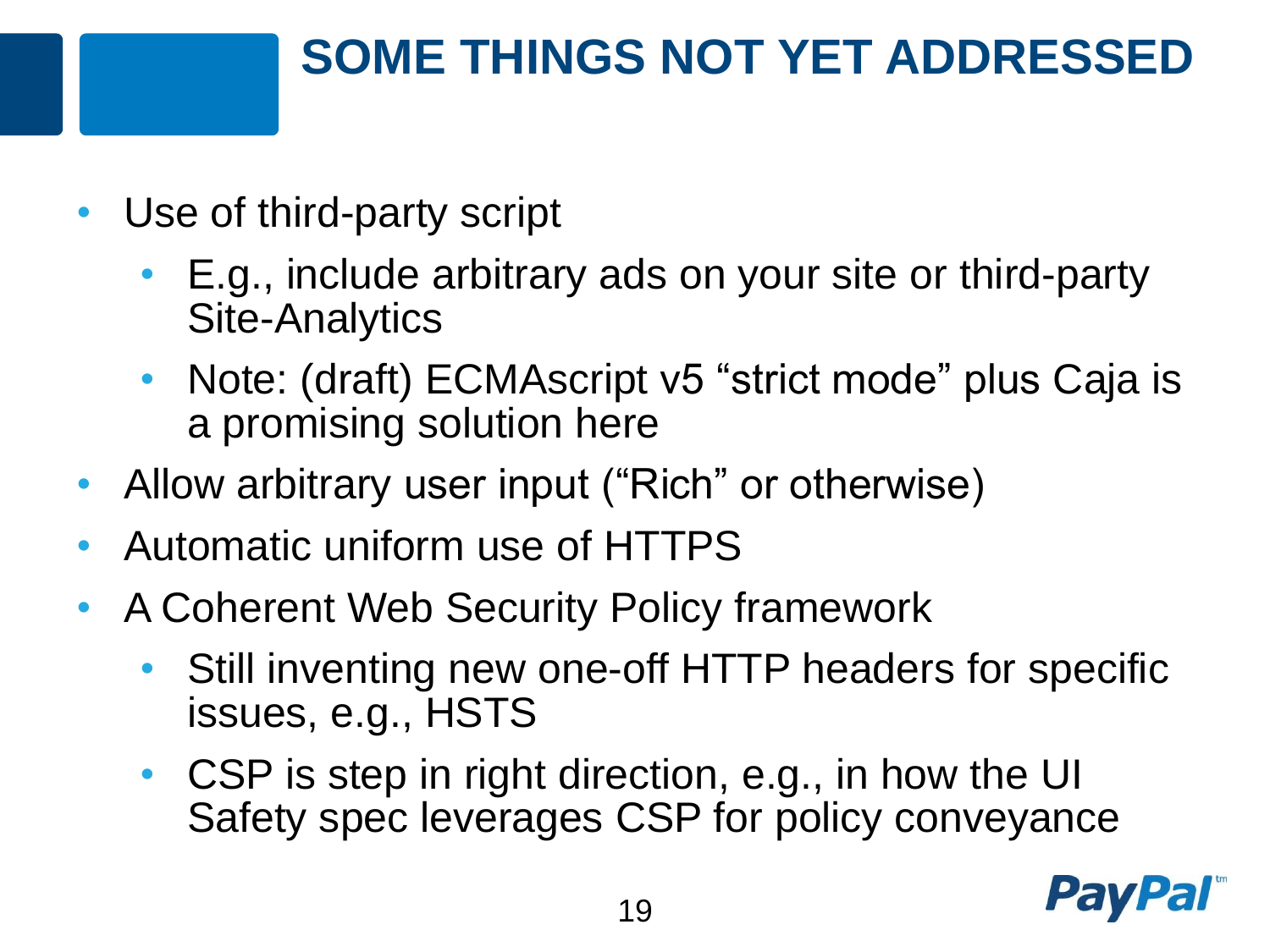## **SOME GOALS FOR APPROACHES**

- Should not rely on every developer (and user) "getting it right" 100% of the time
- Security mechanisms should be "declarative policy and configuration"
	- separate from "code"
- Reduce the need for new individual HTTP headers for each specific issue
- Overall create security mechanisms that allow/enforce the concept of **Least Privilege**

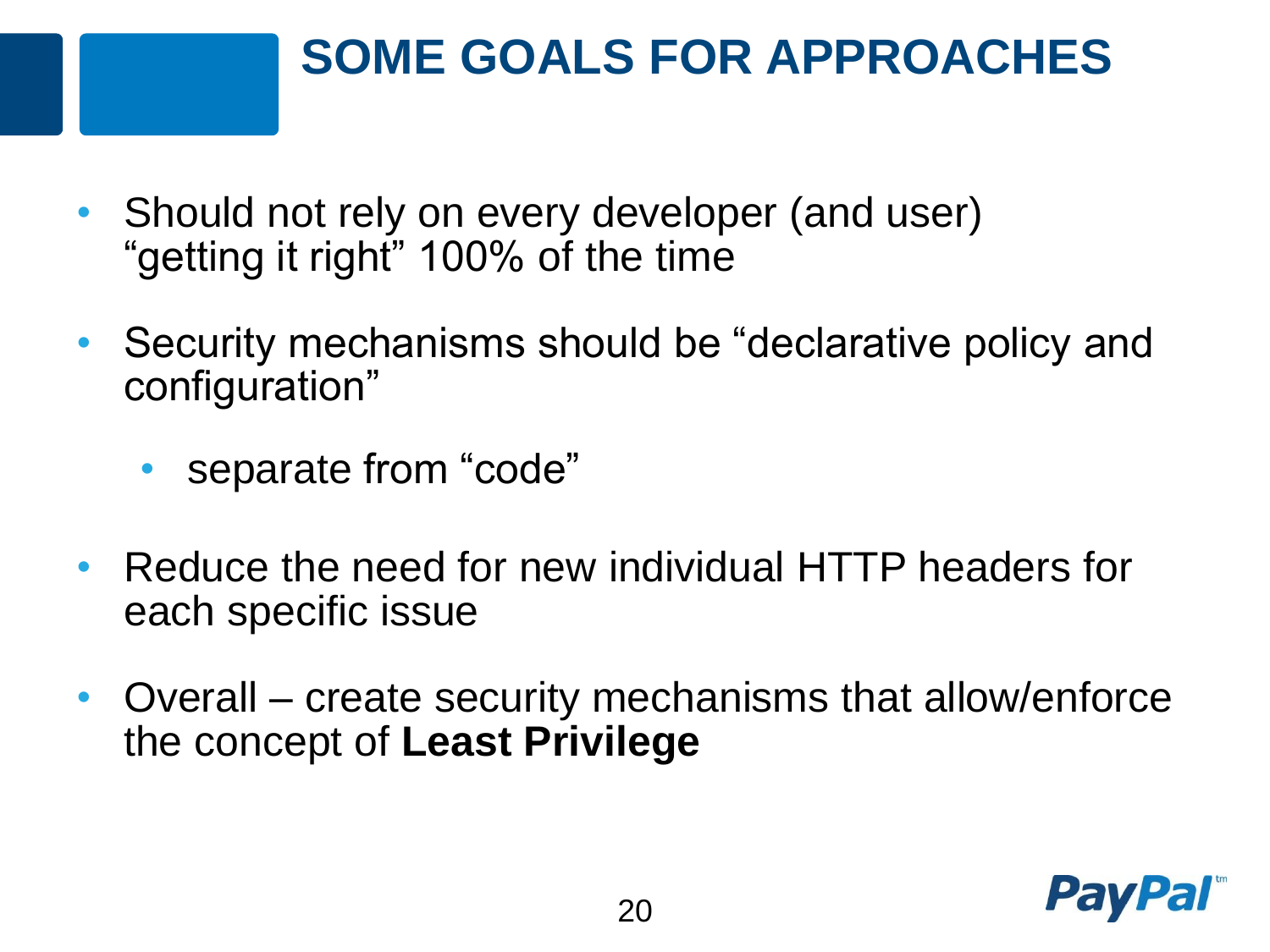#### **SOME WORK STILL LACKING A HOME**

- Common Security User-Interfaces
	- Browsers presently display security issues differently
	- Also have differing approaches to dealing with issues
	- Is an area of active research & experimentation so standardizing is perhaps premature (W3C eventually?)
- Fixing the Certificate Authority (CA) Situation
	- Multitude of CAs in browser & OS "Trust Anchor Repositories (TARs)"
	- All trusted equally
	- Each can certify any domain name
	- Large attack surface
	- Whither the CA/Browser Forum?
	- BOF session at IETF-85 Atlanta (Nov 2012) on "Web PKI Operations" (WPKops) ? (a step in a useful direction)

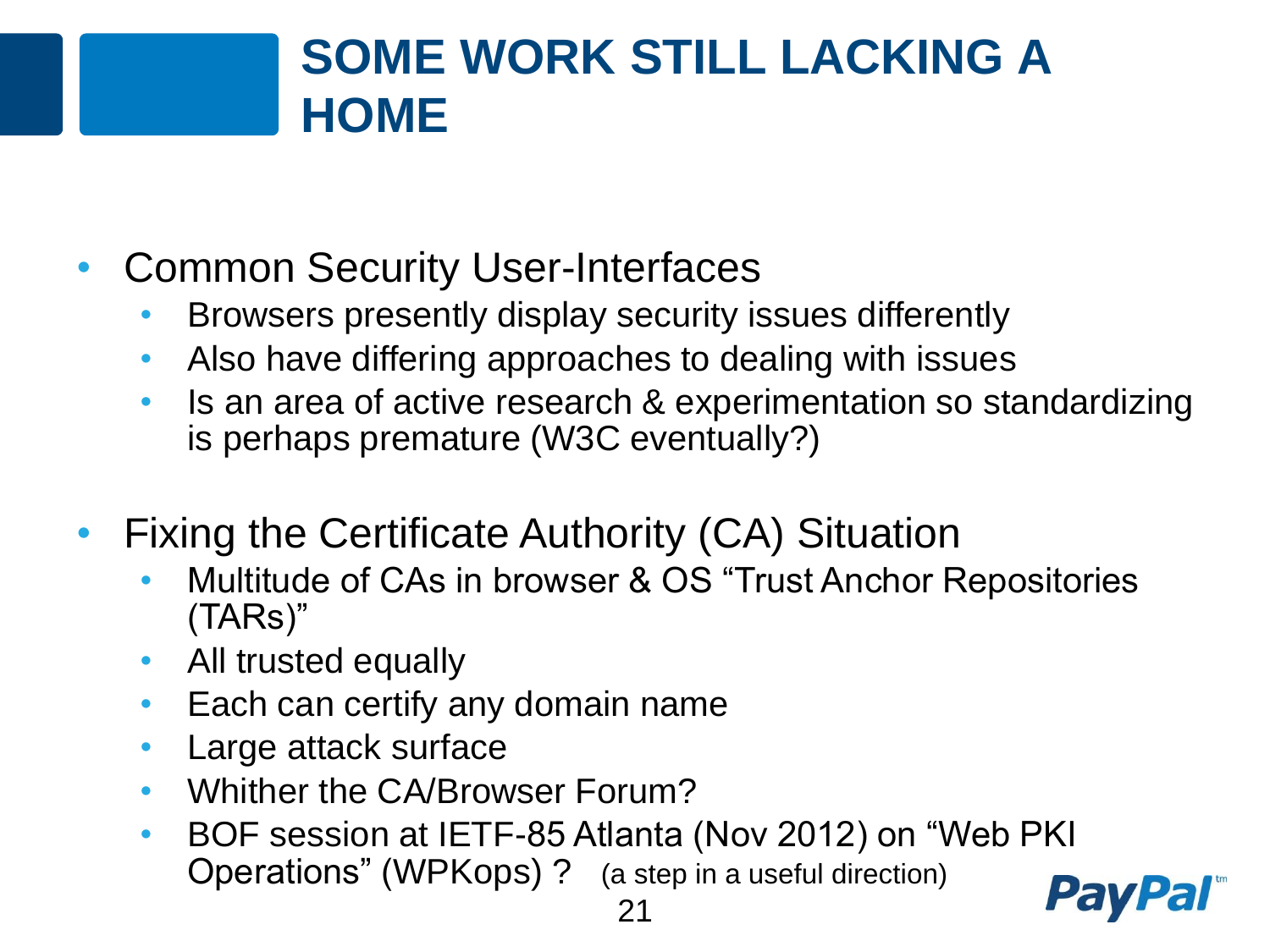## **WHAT CAN YOU DO TO HELP?**

- Participate in the IETF and W3C Working Groups, and other such cross-industry orgs
- Deploy your website uniformly via HTTPS
- Use HSTS and CSP in your web application
- Provide feedback to the working groups